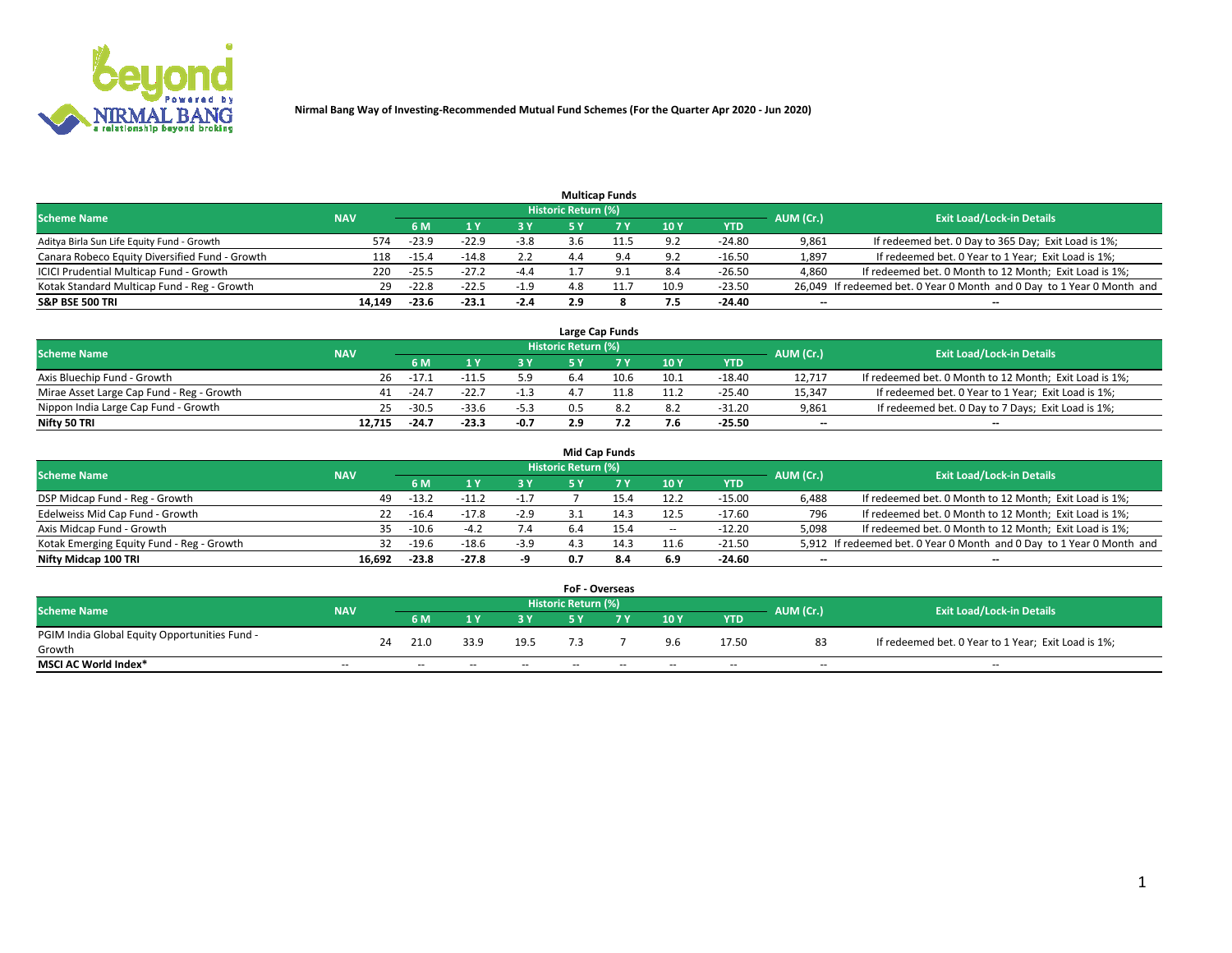

|                                                  |            |         |         |        |                     | Large & Midcap |      |            |           |                                                        |
|--------------------------------------------------|------------|---------|---------|--------|---------------------|----------------|------|------------|-----------|--------------------------------------------------------|
| <b>Scheme Name</b>                               | <b>NAV</b> |         |         |        | Historic Return (%) |                |      |            | AUM (Cr.) | <b>Exit Load/Lock-in Details</b>                       |
|                                                  |            | 6 M     |         | २ ४    |                     |                | 10Y  | <b>YTD</b> |           |                                                        |
| Canara Robeco Emerging Equities - Growth         | 79         | $-16.9$ | $-18$   | -1.6   |                     | 17.8           | 15   | $-18.40$   | 4,846     | If redeemed bet. 0 Year to 1 Year; Exit Load is 1%;    |
| Invesco India Growth Opportunities Fund - Growth | 28         | $-21.3$ | $-17.9$ | 0.4    | 3.9                 | 10.5           | 9.7  | $-22.10$   | 2,282     | If redeemed bet. 0 Year to 1 Year; Exit Load is 1%;    |
| Sundaram Large and Mid Cap Fund - Reg - Growth   |            | $-26.5$ | $-23.5$ | $-2.2$ | .8                  | 10.5           | 7.7  | $-26.60$   | 1,013     | If redeemed bet. 0 Month to 12 Month; Exit Load is 1%; |
| Principal Emerging Bluechip Fund - Growth        | 87         | $-18.6$ | $-17.8$ | $-2.6$ | 4.9                 | 14.9           | 11.9 | $-19.80$   | 1,822     | If redeemed bet. 0 Day to 365 Days; Exit Load is 1%;   |
| NIFTY Large Midcap 250 TRI                       | 5,690      | $-22.2$ | $-22.5$ | $-2.8$ | 3.6                 | 9.8            | 8.6  | $-23.30$   | $- -$     | $\sim$                                                 |

|                                  |            |         |         |        |                     | <b>Focused Funds</b> |        |            |                          |                                                        |
|----------------------------------|------------|---------|---------|--------|---------------------|----------------------|--------|------------|--------------------------|--------------------------------------------------------|
| <b>Scheme Name</b>               | <b>NAV</b> |         |         |        | Historic Return (%) |                      |        |            | AUM (Cr.)                | <b>Exit Load/Lock-in Details</b>                       |
|                                  |            | 6 M     |         |        |                     |                      | 10Y    | <b>YTD</b> |                          |                                                        |
| Axis Focused 25 Fund - Growth    | 24         | $-20.9$ | -15.1   |        |                     | 10.4                 | $\sim$ | $-21.90$   | 9,493                    | If redeemed bet. 0 Month to 12 Month; Exit Load is 1%; |
| SBI Focused Equity Fund - Growth | 123        | $-19.5$ | $-16.4$ |        |                     |                      | 13.6   | $-20.20$   | 7.968                    | If redeemed bet. 0 Year to 1 Year; Exit Load is 1%;    |
| <b>S&amp;P BSE 500 TRI</b>       | 14.149     | $-23.6$ | $-23.1$ | $-2.4$ | 2.9                 |                      | 7.5    | $-24.40$   | $\overline{\phantom{a}}$ | $\overline{\phantom{a}}$                               |

|                                             |            |         |           |                                  |      | <b>Small Cap Funds</b> |       |            |       |                                                     |
|---------------------------------------------|------------|---------|-----------|----------------------------------|------|------------------------|-------|------------|-------|-----------------------------------------------------|
| <b>Scheme Name</b>                          | <b>NAV</b> |         | AUM (Cr.) | <b>Exit Load/Lock-in Details</b> |      |                        |       |            |       |                                                     |
|                                             |            | 6 M     |           | 3 Y                              |      |                        | 10Y   | <b>YTD</b> |       |                                                     |
| HDFC Small Cap Fund - Growth                |            | $-29.2$ | $-38.5$   | $-8.9$                           | 1.4  |                        | 7.5   | $-29.50$   | 6,835 | If redeemed bet. 0 Year to 1 Year; Exit Load is 1%; |
| L&T Emerging Businesses Fund - Reg - Growth | 16.        | $-28.8$ | $-34.7$   | $-11.3$                          |      | $\sim$                 | $- -$ | $-29.70$   | 4,268 | If redeemed bet. 0 Year to 1 Year; Exit Load is 1%; |
| SBI Small Cap Fund - Growth                 | 43         | $-20.4$ | $-18$     | 0.0                              | 7.4  | 18.8                   | 15.7  | $-20.10$   | 3,280 | If redeemed bet. 0 Year to 1 Year; Exit Load is 1%; |
| Nifty Smallcap 100 TRI                      | 4.792      | $-31.8$ | $-40.8$   | $-17.9$                          | -5.6 | 3.9                    | 2.5   | $-33.10$   | $- -$ | $\overline{\phantom{a}}$                            |

| ELSS Schemes (Tax Saving u/s 80-C)           |            |         |         |                            |        |        |                 |            |                          |                                  |  |  |  |
|----------------------------------------------|------------|---------|---------|----------------------------|--------|--------|-----------------|------------|--------------------------|----------------------------------|--|--|--|
| <b>Scheme Name</b>                           | <b>NAV</b> |         |         | <b>Historic Return (%)</b> |        |        |                 |            | AUM (Cr.)                | <b>Exit Load/Lock-in Details</b> |  |  |  |
|                                              |            | 6 M     |         | 3 Y                        | 5 Y    |        | 10 <sub>Y</sub> | <b>YTD</b> |                          |                                  |  |  |  |
| Aditya Birla Sun Life Tax Relief 96 - Growth | 26         | $-18.4$ | $-17.7$ | $-0.3$                     | 4.2    | 12.2   | 9.5             | $-18.80$   | 9,372                    | Nil                              |  |  |  |
| Axis Long Term Equity Fund - Growth          | 39         | $-18.6$ | $-13.3$ |                            |        | 14.3   | 14.1            | $-20.20$   | 19,632                   | Nil                              |  |  |  |
| Canara Robeco Equity Tax Saver Fund - Growth | 58         | $-14.7$ | $-15.5$ | 2.1                        | 4.4    |        | 9.6             | $-15.80$   | 941                      | Nil                              |  |  |  |
| Invesco India Tax Plan - Growth              | 43         | $-19.4$ | $-17.3$ | $-0.2$                     |        | 11.6   | 10.8            | $-20.30$   | 930                      | Nil                              |  |  |  |
| Mirae Asset Tax Saver Fund - Reg - Growth    | 14         | $-23.6$ | $-20.2$ | 0.1                        | $\sim$ | $\sim$ | $\sim$          | $-24.30$   | 3,184                    | Nil                              |  |  |  |
| <b>S&amp;P BSE 200 TRI</b>                   | 4.605      | $-23.4$ | $-22.2$ | $-1.4$                     | 3.2    | 8.1    | 7.8             | $-24.20$   | $\overline{\phantom{a}}$ | --                               |  |  |  |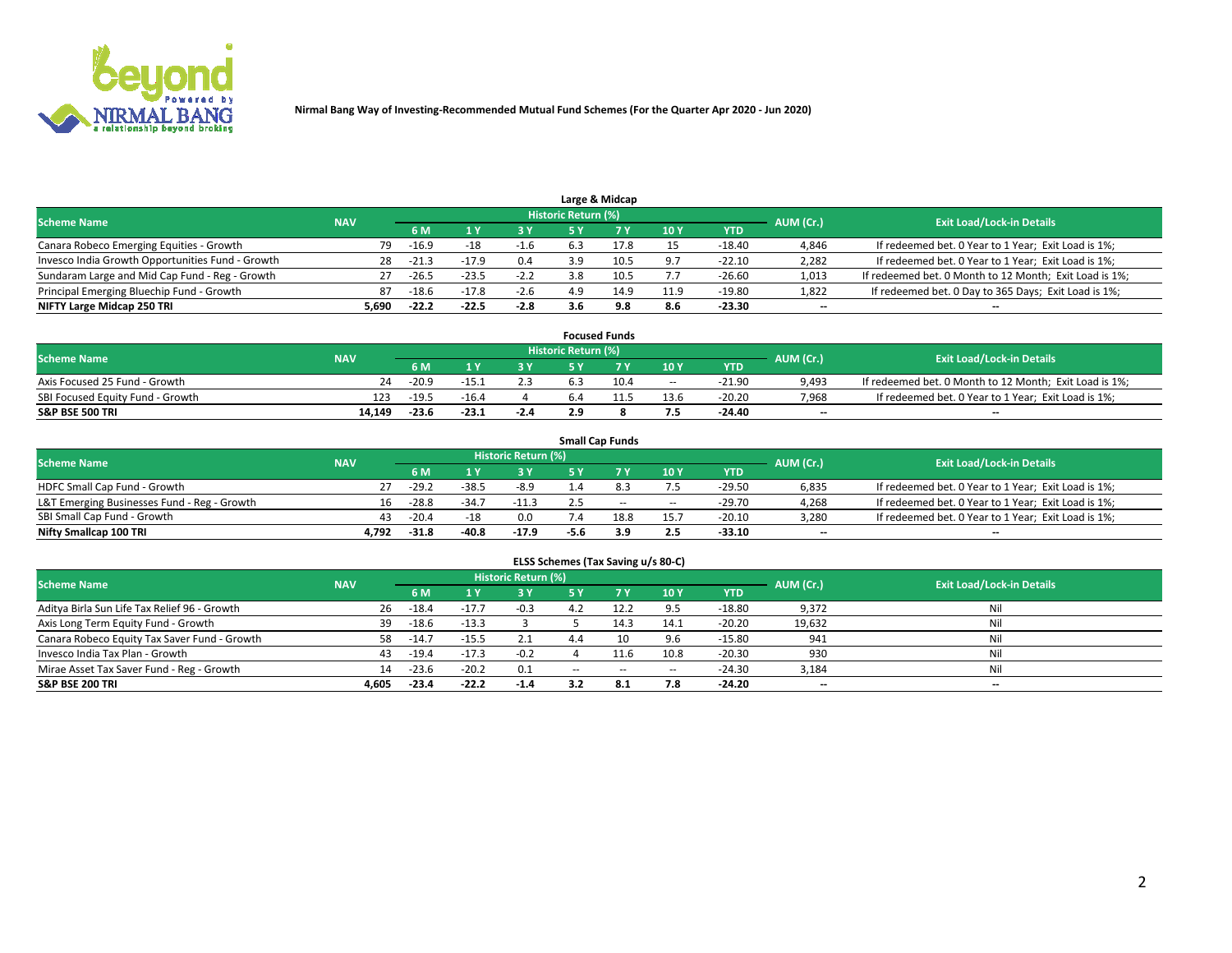

|                                           |            |         |         |                            |     | <b>Contra/Value Fund</b> |      |            |           |                                                                     |
|-------------------------------------------|------------|---------|---------|----------------------------|-----|--------------------------|------|------------|-----------|---------------------------------------------------------------------|
| <b>Scheme Name</b>                        | <b>NAV</b> |         |         | <b>Historic Return (%)</b> |     |                          |      |            | AUM (Cr.) | <b>Exit Load/Lock-in Details</b>                                    |
|                                           |            | 6 M     |         | 73 V                       |     |                          | 10Y  | <b>YTD</b> |           |                                                                     |
| Kotak India EQ Contra Fund - Reg - Growth | 42         | $-23.4$ |         | $-0.2$                     |     |                          |      | $-23.90$   |           | 726 If redeemed bet. 0 Year 0 Month and 0 Day to 1 Year 0 Month and |
| Invesco India Contra Fund - Growth        | 40         | $-18.2$ | $-18.6$ | 0.3                        |     | 13.6                     | 10.6 | $-18.90$   | 4,274     | If redeemed bet. 0 Year to 1 Year; Exit Load is 1%;                 |
| UTI Value Opportunities Fund - Growth     | 51.        | $-20.0$ | $-18.1$ | $-1.6$                     | 0.8 | 6.7                      | 8.3  | $-21.30$   | 3,763     | If redeemed bet. 0 Year to 1 Year; Exit Load is 1%;                 |
| Nippon India Value Fund - Growth          | 56.        | $-25.1$ | $-27.1$ | -4.9                       |     |                          | 7.4  | $-25.80$   | 2,463     | If redeemed bet. 0 Year to 1 Year; Exit Load is 1%;                 |
| <b>S&amp;P BSE 500 TRI</b>                | 14.149     | $-23.6$ | -23.1   | $-2.4$                     | 2.9 |                          | 7.5  | $-24.40$   | $- -$     | $\overline{\phantom{a}}$                                            |

| Sector/Thematic                                                           |            |         |         |                     |           |           |        |            |                          |                                                               |  |  |  |
|---------------------------------------------------------------------------|------------|---------|---------|---------------------|-----------|-----------|--------|------------|--------------------------|---------------------------------------------------------------|--|--|--|
| <b>Scheme Name</b>                                                        | <b>NAV</b> |         |         | Historic Return (%) |           |           |        |            | AUM (Cr.)                | <b>Exit Load/Lock-in Details</b>                              |  |  |  |
|                                                                           |            | 6 M     |         | 3Y                  | <b>5Y</b> | <b>7Y</b> | 10Y    | <b>YTD</b> |                          |                                                               |  |  |  |
| Canara Robeco Consumer Trends Fund - Reg -<br>Growth                      | 35         | $-16.8$ | $-10.9$ | 2.7                 | 6.7       | 11.5      | 12     | -17.10     | 351                      | If redeemed bet. 0 Year to 1 Year; Exit Load is 1%;           |  |  |  |
| Mirae Asset Great Consumer Fund - Growth                                  | 29         | $-22.1$ | $-16.2$ | 1.5                 | 5.3       | 11.6      | $\sim$ | $-22.30$   | 865                      | If redeemed bet. 0 Year to 1 Year; Exit Load is 1%;           |  |  |  |
| <b>ICICI Prudential Technology Fund - Growth</b>                          | 50         | $-10.6$ | $-12.3$ | 6.9                 | 4.4       | 14.4      | 13.3   | $-13.50$   | 349                      | If redeemed bet. 0 Day to 15 Day; Exit Load is 1%;            |  |  |  |
| Nippon India Pharma Fund - Growth                                         | 183        | 20.4    | 26.3    | 15.3                | 6.3       | 14.4      | 14.1   | 20.20      | 2.851                    | If redeemed bet. 0 Month and 0 Day to 1 Month and 0 Day; Exit |  |  |  |
| BNP Paribas India Consumption Fund - Reg - Growth                         | 11         | $-11.5$ | $-4.7$  | $\sim$              |           |           | $\sim$ | $-13.10$   | 491                      | If redeemed bet. 0 Month to 12 Month; Exit Load is 1%;        |  |  |  |
| ICICI Prudential Banking and Financial Services Fund -<br>Retail - Growth | 39         | $-43.5$ | $-44.6$ | $-11.4$             |           |           | 9.9    | $-44.50$   | 2,716                    | If redeemed bet. 0 Day to 15 Day; Exit Load is 1%;            |  |  |  |
| <b>S&amp;P BSE 500 TRI</b>                                                | 14.149     | $-23.6$ | $-23.1$ | $-2.4$              | 2.9       |           | 7.5    | -24.40     | $\overline{\phantom{a}}$ | --                                                            |  |  |  |

| <b>Dynamic Asset Allocation Funds</b>                      |            |         |         |                            |     |     |        |            |           |                                                          |  |  |  |
|------------------------------------------------------------|------------|---------|---------|----------------------------|-----|-----|--------|------------|-----------|----------------------------------------------------------|--|--|--|
| <b>Scheme Name</b>                                         | <b>NAV</b> |         |         | <b>Historic Return (%)</b> |     |     |        |            | AUM (Cr.) | <b>Exit Load/Lock-in Details</b>                         |  |  |  |
|                                                            |            | 6 M     | L Y     | 3 Y                        | 5 Y |     | 10Y    | <b>YTD</b> |           |                                                          |  |  |  |
| ICICI Prudential Balanced Advantage Fund - Reg -<br>Growth | 32         | $-14.5$ | $-10.6$ | $1.6\phantom{0}$           | 4.7 | 9.3 | 10.2   | $-15.30$   | 24,834    | If redeemed bet. 0 Year to 1 Year; Exit Load is 1%;      |  |  |  |
| Invesco India Dynamic Equity Fund - Growth                 | 26         | $-13.2$ | $-10.6$ | 0.4                        | 4.1 | 9.3 | 8.6    | $-13.20$   | 737       | If redeemed bet. 0 Month to 3 Month; Exit Load is 0.25%; |  |  |  |
| Nippon India Balanced Advantage Fund - Growth              | 81         | $-13.4$ | $-12.4$ | 0.1                        | 3.7 | 8.9 | 8.9    | $-14.10$   | 2,682     | If redeemed bet. 0 Month to 12 Month; Exit Load is 1%;   |  |  |  |
| HDFC Balanced Advantage Fund - Growth                      | 153        | $-23.7$ | $-25.7$ | $-2.8$                     |     |     | 7.5    | $-24.00$   | 35,118    | If redeemed bet. 0 Year to 1 Year; Exit Load is 1%;      |  |  |  |
| SBI Dynamic Asset Allocation Fund - Reg - Growth           | 12         | $-14.6$ | $-12$   | $-0.3$                     | 3.6 | $-$ | $\sim$ | $-15.20$   | 574       | If redeemed bet. 0 Month to 12 Month; Exit Load is 1%;   |  |  |  |
| NIFTY 50 Hybrid Composite Debt 65:35 Index                 | 9.064      | $-13.5$ | $-10.5$ | 3.2                        | 5.5 | 8.2 | 8.3    | $-14.20$   | --        | $\overline{\phantom{a}}$                                 |  |  |  |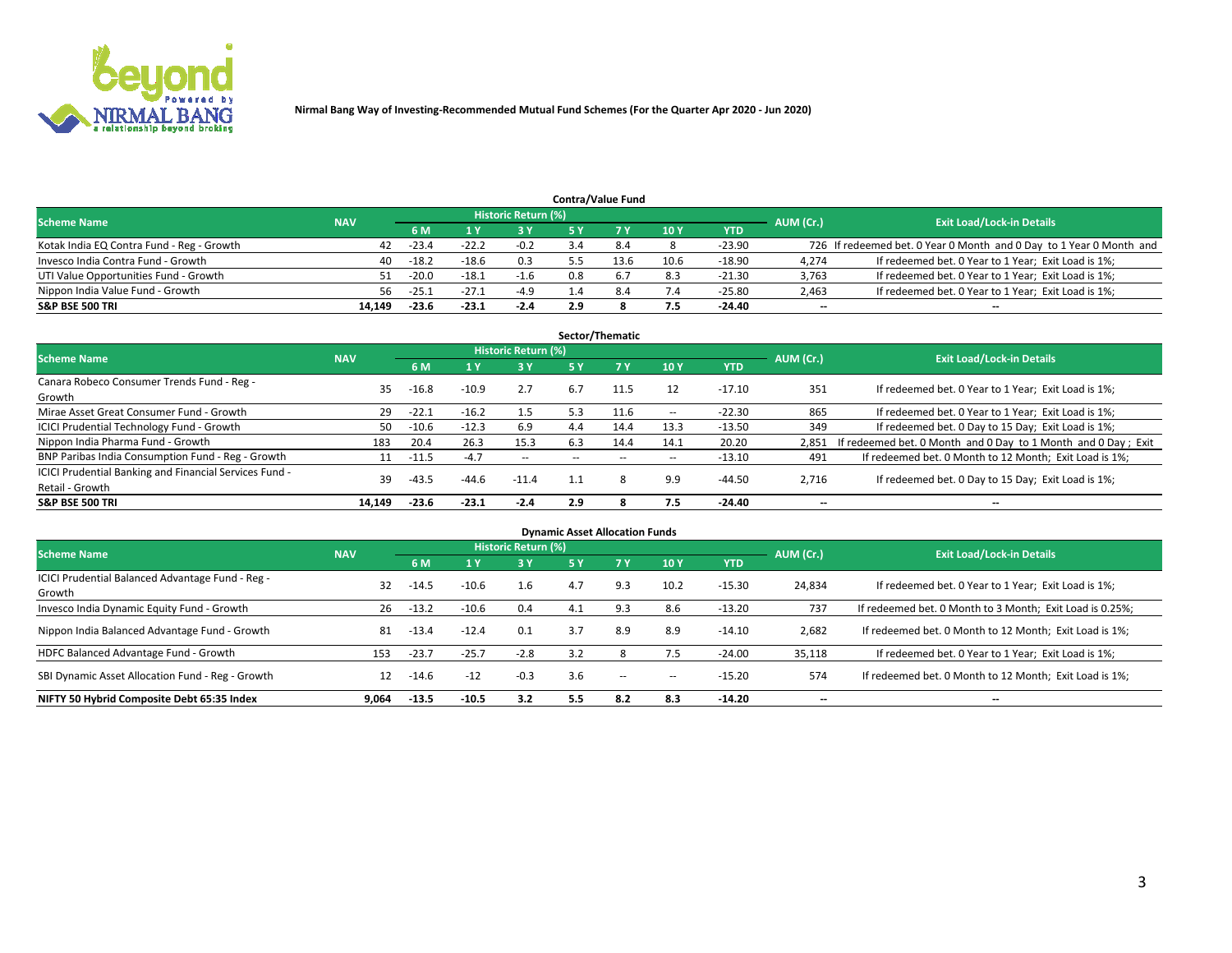

| <b>Hybrid Aggressive</b>                        |            |         |         |                     |                          |        |        |          |           |                                                        |  |  |  |
|-------------------------------------------------|------------|---------|---------|---------------------|--------------------------|--------|--------|----------|-----------|--------------------------------------------------------|--|--|--|
| <b>Scheme Name</b>                              | <b>NAV</b> |         |         | Historic Return (%) |                          |        |        |          | AUM (Cr.) | <b>Exit Load/Lock-in Details</b>                       |  |  |  |
|                                                 |            | 6 M     |         | 3 Y                 |                          |        | 10Y    | YTD      |           |                                                        |  |  |  |
| ICICI Prudential Equity & Debt Fund - Growth    | 114        | $-17.4$ |         |                     |                          | 10.5   |        | $-18.70$ | 17,696    | If redeemed bet. 0 Year to 1 Year; Exit Load is 1%;    |  |  |  |
| Mirae Asset Hybrid - Equity Fund - Reg - Growth | 13         | $-16.8$ | -14.5   |                     | $\overline{\phantom{a}}$ | $\sim$ | $\sim$ | $-17.70$ | 3,314     | If redeemed bet. 0 Year to 1 Year; Exit Load is 1%;    |  |  |  |
| SBI Equity Hybrid Fund - Growth                 | 121        | $-16.2$ | $-12.3$ |                     |                          | 11.1   | 10.1   | $-16.70$ | 29,106    | If redeemed bet. 0 Month to 12 Month; Exit Load is 1%; |  |  |  |
| Canara Robeco Equity Hybrid Fund - Growth       | 150        | $-10.0$ | $-7.5$  | 3.2                 |                          |        | 10.5   | $-11.00$ | 2,912     | If redeemed bet. 0 Year to 1 Year; Exit Load is 1%;    |  |  |  |
| NIFTY 50 Hybrid Composite Debt 65:35 Index      | 9,064      | $-13.5$ | $-10.5$ | 3.2                 |                          | 8.2    | 8.3    | $-14.20$ | $- -$     | $\overline{\phantom{a}}$                               |  |  |  |

| <b>Arbitrage Fund</b>                      |            |    |     |  |                            |  |  |           |            |           |                                                          |  |  |
|--------------------------------------------|------------|----|-----|--|----------------------------|--|--|-----------|------------|-----------|----------------------------------------------------------|--|--|
| <b>Scheme Name</b>                         | <b>NAV</b> |    |     |  | <b>Historic Return (%)</b> |  |  |           |            | AUM (Cr.) | <b>Exit Load/Lock-in Details</b>                         |  |  |
|                                            |            |    | 1 M |  | 6 M                        |  |  | <b>3V</b> | <b>YTD</b> |           |                                                          |  |  |
| IDFC Arbitrage Fund - Reg - Growth         |            |    | 6.4 |  | 49                         |  |  | 5.9       | 5.20       | 6,607     | If redeemed bet. 0 Month to 1 Month; Exit Load is 0.25%; |  |  |
| Kotak Equity Arbitrage Fund - Reg - Growth |            | 28 | 7.0 |  |                            |  |  | 6.1       | 6.10       | 12.043    | If redeemed bet. 0 Day to 30 Day; Exit Load is 0.25%;    |  |  |
| Nippon India Arbitrage Fund - Growth       |            | 20 |     |  |                            |  |  | 6.2       | 6.10       | 7.068     | If redeemed bet. 0 Month to 1 Month; Exit Load is 0.25%; |  |  |

|                                          |            |    |                          |        |                          |       | <b>Equity Saver</b>      |        |            |           |                                                                       |
|------------------------------------------|------------|----|--------------------------|--------|--------------------------|-------|--------------------------|--------|------------|-----------|-----------------------------------------------------------------------|
| <b>Scheme Name</b>                       | <b>NAV</b> |    |                          |        | Historic Return (%)      |       |                          |        |            | AUM (Cr.) | <b>Exit Load/Lock-in Details</b>                                      |
|                                          |            |    | 6 M                      |        |                          |       | 7 V                      | 10Y    | <b>YTD</b> |           |                                                                       |
| Axis Equity Saver Fund - Reg - Growth    |            | 12 | $-10.2$                  | $-1.9$ | 2.8                      | $- -$ | $-$                      | $\sim$ | $-10.30$   | 700       | If redeemed bet. 0 Month to 12 Month; Exit Load is 1%;                |
| Kotak Equity Savings Fund - Reg - Growth |            | 14 | -6.9                     |        |                          |       | $\sim$                   | $\sim$ | $-7.40$    |           | 1,492 If redeemed bet. 0 Year 0 Month and 0 Day to 1 Year 0 Month and |
| CRISIL Hybrid 50+50 - Moderate Index*    | $- -$      |    | $\overline{\phantom{a}}$ | --     | $\overline{\phantom{a}}$ | $-$   | $\overline{\phantom{a}}$ | $-$    | $-$        | $- -$     | --                                                                    |

| <b>Liquid Funds</b>                 |                          |     |     |                            |     |     |            |                 |           |                                  |  |  |  |
|-------------------------------------|--------------------------|-----|-----|----------------------------|-----|-----|------------|-----------------|-----------|----------------------------------|--|--|--|
| <b>Scheme Name</b>                  | <b>NAV</b>               |     |     | <b>Historic Return (%)</b> |     |     | <b>YTM</b> | Avg             | AUM (Cr.) | <b>Exit Load/Lock-in Details</b> |  |  |  |
|                                     |                          | 1W  | 2 W | 1 M                        | 3 M | 1 Y |            | <b>Maturity</b> |           |                                  |  |  |  |
| Axis Liquid Fund - Growth           | 2,212                    | . . |     | 4.9                        | ۲۹. | 5.9 | 4.63       | 0.11            | 25,860    | *Ref Footnote                    |  |  |  |
| IDFC Cash Fund - Reg - Growth       | 2,409                    | 4.8 | 4.9 | 4.6                        |     | b.b | 4.38       | 0.10            | 11,992    | *Ref Footnote                    |  |  |  |
| Mahindra Liquid Fund - Reg - Growth | 1,293                    | 4.6 | 4.9 | 4.7                        | d.c | 5.9 | 4.97       | 0.09            | 2,280     | *Ref Footnote                    |  |  |  |
| Kotak Liquid Fund - Reg - Growth    | 4,032                    | 5.3 |     | 4.8                        |     |     | 4.54       | 0.11            | 27,398    | *Ref Footnote                    |  |  |  |
| <b>CRISIL Liquid Fund Index</b>     | $\overline{\phantom{a}}$ |     |     | 5.4                        |     | 6.1 | $-$        | $-$             | $-$       | $-$                              |  |  |  |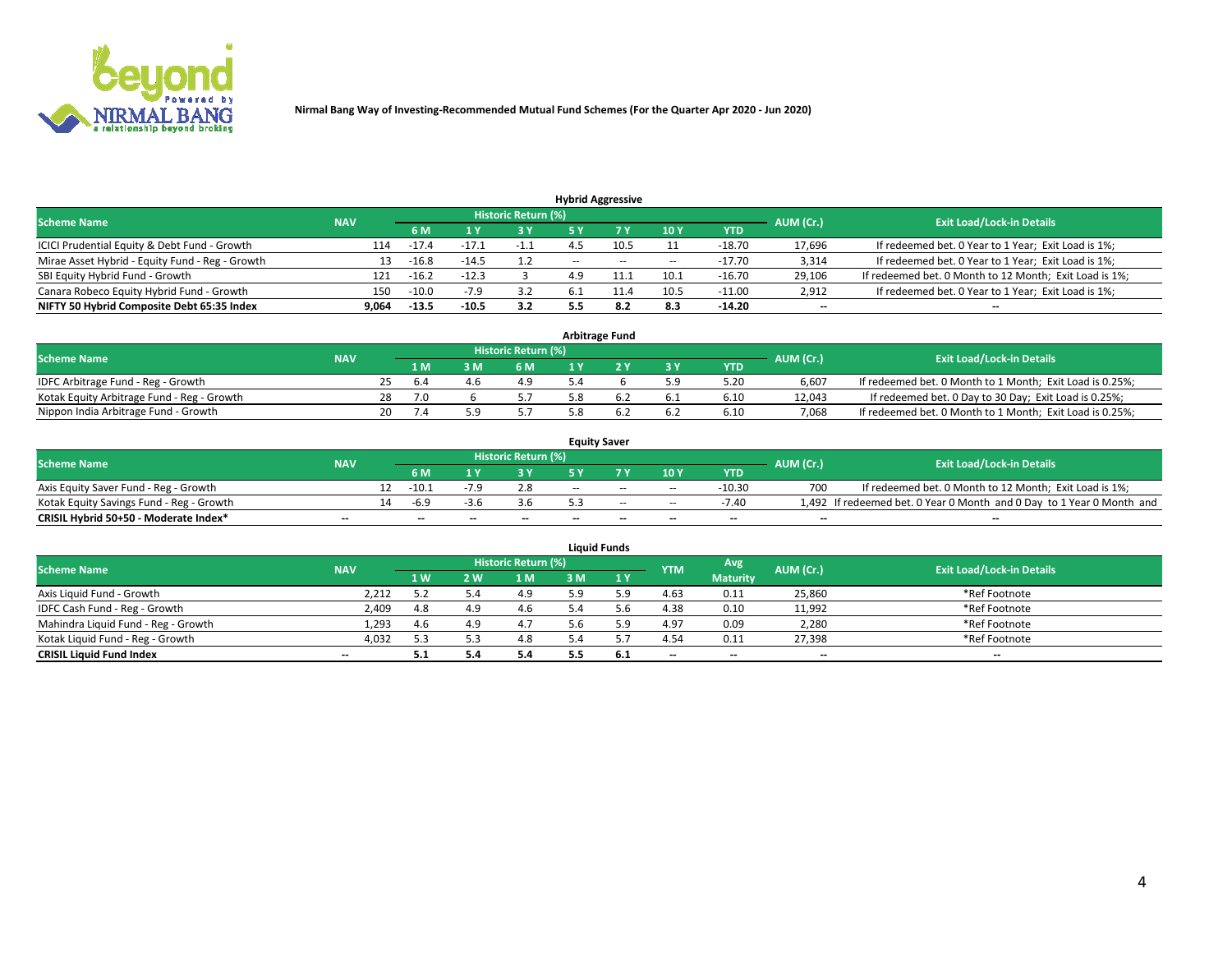

| <b>Ultra Short Fund</b>                       |            |      |     |                     |       |     |            |                 |           |                                  |  |  |  |  |
|-----------------------------------------------|------------|------|-----|---------------------|-------|-----|------------|-----------------|-----------|----------------------------------|--|--|--|--|
| <b>Scheme Name</b>                            | <b>NAV</b> |      |     | Historic Return (%) |       |     | <b>YTM</b> | Avg             | AUM (Cr.) | <b>Exit Load/Lock-in Details</b> |  |  |  |  |
|                                               |            | 1 M  | l M | 6 M                 | ∣Y    |     |            | <b>Maturity</b> |           |                                  |  |  |  |  |
| IDFC Ultra Short Term Fund - Reg - Growth     |            | 11.4 |     |                     |       | $-$ | 5.57       | 0.45            | 4,709     | Nil                              |  |  |  |  |
| Sundaram Ultra Short Term Fund - Reg - Growth |            | 8.6  |     | 5.6                 | $- -$ | $-$ | 5.01       | 0.42            | 323       | Nil                              |  |  |  |  |
| L&T Ultra Short Term Fund - Growth            | 33         | 12.9 | ດາ  |                     |       |     | 5.73       | 0.54            | 1,616     | Nil                              |  |  |  |  |
| <b>NIFTY Ultra Short Duration Debt Index</b>  | 4,115      | 8.7  |     |                     |       | 7.6 | $- -$      | $-$             | $- -$     | $- -$                            |  |  |  |  |

| <b>Money Market Fund</b>                         |            |      |     |                            |      |     |            |                 |           |                                  |  |  |  |  |
|--------------------------------------------------|------------|------|-----|----------------------------|------|-----|------------|-----------------|-----------|----------------------------------|--|--|--|--|
| <b>Scheme Name</b>                               | <b>NAV</b> |      |     | <b>Historic Return (%)</b> |      |     | <b>YTM</b> | Avg             | AUM (Cr.) | <b>Exit Load/Lock-in Details</b> |  |  |  |  |
|                                                  |            | 1 M  | 8 M | 6 M                        |      | ע כ |            | <b>Maturity</b> |           |                                  |  |  |  |  |
| Aditya Birla Sun Life Money Manager Fund - Reg - | 274        | 14.4 | 9.9 | -8.1                       | 8.2  | 7.8 | 6.16       | 0.69            | 8,222     | Nil                              |  |  |  |  |
| Growth                                           |            |      |     |                            |      |     |            |                 |           |                                  |  |  |  |  |
| Nippon India Money Market Fund - Growth          | 3,081      | 11.9 | 8.8 | 7.4                        |      |     | 5.72       | 0.46            | 4,136     | Nil                              |  |  |  |  |
| <b>CRISIL Liquid Fund Index</b>                  | $- -$      | 5.4  | 5.5 | 5.6                        | -6.1 | --  | $-$        | $-$             | $- -$     | $-$                              |  |  |  |  |

| <b>Short Term Fund</b>                          |            |     |      |      |                            |      |     |            |                 |           |                                  |  |  |
|-------------------------------------------------|------------|-----|------|------|----------------------------|------|-----|------------|-----------------|-----------|----------------------------------|--|--|
| <b>Scheme Name</b>                              | <b>NAV</b> |     |      |      | <b>Historic Return (%)</b> |      |     | <b>YTM</b> | Avg             | AUM (Cr.) | <b>Exit Load/Lock-in Details</b> |  |  |
|                                                 |            |     |      | 3 M  | 6 M                        |      |     |            | <b>Maturity</b> |           |                                  |  |  |
| Axis Short Term Fund - Growth                   |            | 23  | 23.6 | 10.7 | 9.8                        | 10.4 |     | 7.04       | 2.90            | 5,560     | Nil                              |  |  |
| HDFC Short Term Debt Fund - Growth              |            | 23. | 26.4 |      | 9.8                        | 10.5 | 8.3 | 7.81       | 3.36            | 11,000    | Nil                              |  |  |
| IDFC Bond Fund - Short Term Plan - Reg - Growth |            | 43  | 26.4 | 11.6 | 9.8                        | 10.3 | 8.1 | 6.73       | 2.28            | 11,459    | Nil                              |  |  |
| Kotak Bond Short Term Fund - Reg - Growth       |            | 39  | 19.1 | 9.7  | 9.2                        | 10   |     | 6.92       | 2.73            | 9,928     | Nil                              |  |  |
| L&T Short Term Bond Fund - Reg - Growth         |            | 20  | 25.4 | 14.2 | 11.1                       |      | 8.2 | 6.12       | 2.68            | 4,422     | Nil                              |  |  |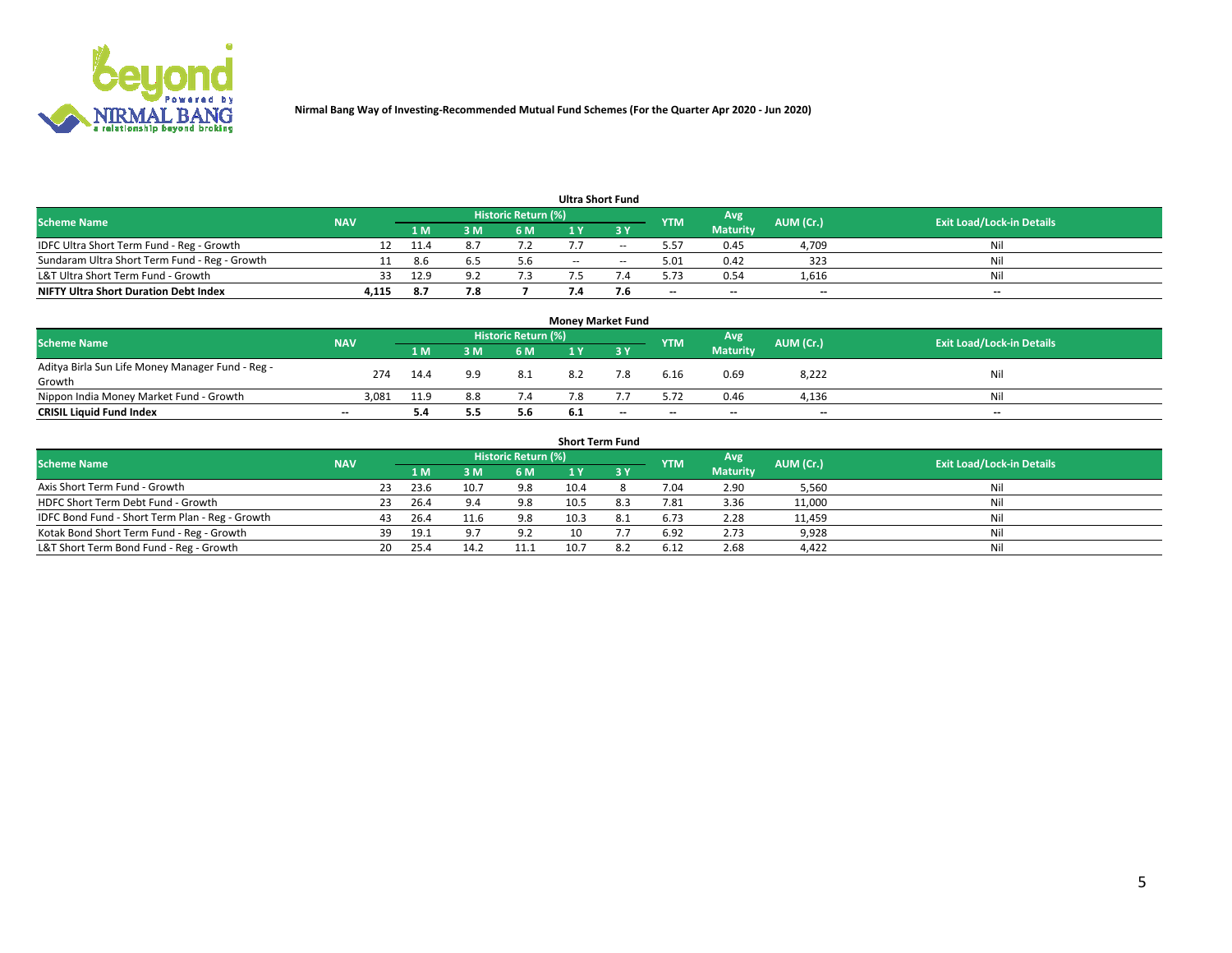

| <b>Low Duration Fund</b>                  |            |       |     |                            |  |     |            |                 |           |                                  |  |  |  |
|-------------------------------------------|------------|-------|-----|----------------------------|--|-----|------------|-----------------|-----------|----------------------------------|--|--|--|
| <b>Scheme Name</b>                        | <b>NAV</b> |       |     | <b>Historic Return (%)</b> |  |     | <b>YTM</b> | Avg             | AUM (Cr.) | <b>Exit Load/Lock-in Details</b> |  |  |  |
|                                           |            | 1 M . | 3 M | 6 M                        |  | י פ |            | <b>Maturity</b> |           |                                  |  |  |  |
| Axis Treasury Advantage Fund - Growth     | 2.293      | 15.5  |     | 7.6                        |  |     | 6.26       | 1.03            | 4.625     | Nil                              |  |  |  |
| Canara Robeco Savings Fund - Reg - Growth |            | 14.9  |     |                            |  |     | 5.47       | 0.81            | 889       | Nil                              |  |  |  |
| IDFC Low Duration Fund - Reg - Growth     | 29         | 13.8  |     |                            |  |     | 5.72       | 1.19            | 4.045     | Nil                              |  |  |  |

| <b>Banking &amp; PSU Bond Funds</b>            |            |      |      |                     |      |     |            |                 |           |                                  |  |  |  |
|------------------------------------------------|------------|------|------|---------------------|------|-----|------------|-----------------|-----------|----------------------------------|--|--|--|
| <b>Scheme Name</b>                             | <b>NAV</b> |      |      | Historic Return (%) |      |     | <b>YTM</b> | Avg             | AUM (Cr.) | <b>Exit Load/Lock-in Details</b> |  |  |  |
|                                                |            | 1 M  | 3 M  | 6 M                 |      |     |            | <b>Maturity</b> |           |                                  |  |  |  |
| Axis Banking & PSU Debt Fund - Growth          | 1.958      | 26.5 | 11.2 | 9.5                 | 10.6 |     | 6.44       | 2.20            | 13.709    | Nil                              |  |  |  |
| Kotak Banking and PSU Debt Fund - Reg - Growth | 48         | 28.5 |      | 10.2                |      | 8.b | 7.13       | 3.68            | 5.528     | Nil                              |  |  |  |
| IDFC Banking & PSU Debt Fund - Reg - Growth    | 18         | 30.3 | 13.2 | 11.2                | 11.8 |     | 6.6        | 2.93            | 13,956    | Nil                              |  |  |  |

| <b>Corporate Bond Funds</b>                         |            |      |      |                     |      |     |            |                 |           |                                                         |  |  |  |  |
|-----------------------------------------------------|------------|------|------|---------------------|------|-----|------------|-----------------|-----------|---------------------------------------------------------|--|--|--|--|
| <b>Scheme Name</b>                                  | <b>NAV</b> |      |      | Historic Return (%) |      |     | <b>YTM</b> | Avg             | AUM (Cr.) | <b>Exit Load/Lock-in Details</b>                        |  |  |  |  |
|                                                     |            | 4 M  |      | 6 M                 |      |     |            | <b>Maturity</b> |           |                                                         |  |  |  |  |
| ICICI Prudential Corporate Bond Fund - Reg - Growth |            | 25.7 |      | 10.3                | 10.4 | 8.2 | 7.13       | 3.37            | 11,860    | Nil                                                     |  |  |  |  |
| L&T Triple Ace Bond Fund - Reg - Growth             |            | 41.3 | 14.3 | 14.8                | 15.2 | 9.5 | 7.26       | 7.75            | 3.314     | If redeemed bet. 0 Month to 3 Month; Exit Load is 0.5%; |  |  |  |  |
| Kotak Corporate Bond Fund - Std - Growth            | 2.742      | 19.0 |      | -8.4                | Q 3  | 8.3 | 6.7        | 1.49            | 4,032     | Nil                                                     |  |  |  |  |

| <b>Credit Risk Fund</b>                    |            |    |      |      |                            |     |            |            |                 |           |                                                                       |  |  |
|--------------------------------------------|------------|----|------|------|----------------------------|-----|------------|------------|-----------------|-----------|-----------------------------------------------------------------------|--|--|
| <b>Scheme Name</b>                         | <b>NAV</b> |    |      |      | <b>Historic Return (%)</b> |     |            | <b>YTM</b> | Avg             | AUM (Cr.) | <b>Exit Load/Lock-in Details</b>                                      |  |  |
|                                            |            |    | 1 M  | 3M   | <b>6M</b>                  |     | <b>3 Y</b> |            | <b>Maturity</b> |           |                                                                       |  |  |
| ICICI Prudential Credit Risk Fund - Growth |            | 22 | 16.4 | 2.8  | 6.9                        |     |            | 9.37       | 1.59            | 7,956     | If redeemed bet. 0 Year to 1 Year; Exit Load is 1%;                   |  |  |
| Kotak Credit Risk Fund - Reg - Growth      |            | 22 | 17.5 |      |                            |     |            | 11.16      | 2.62            |           | 2,662 If redeemed bet. 0 Year 0 Month and 0 Day to 1 Year 0 Month and |  |  |
|                                            |            |    |      |      |                            |     |            |            |                 |           | If redeemed bet. 0 Month to 12 Month; Exit Load is 3%; If             |  |  |
| SBI Credit Risk Fund - Growth              |            |    | 15.6 | ∴, q | 4.9                        | 6.9 | 6.3        | 9.14       | 2.55            | 4,149     | redeemed bet. 12 Month to 24 Month; Exit Load is 1.5%; If             |  |  |
|                                            |            |    |      |      |                            |     |            |            |                 |           | redeemed bet. 24 Month to 36 Month; Exit Load is 0.75%;               |  |  |